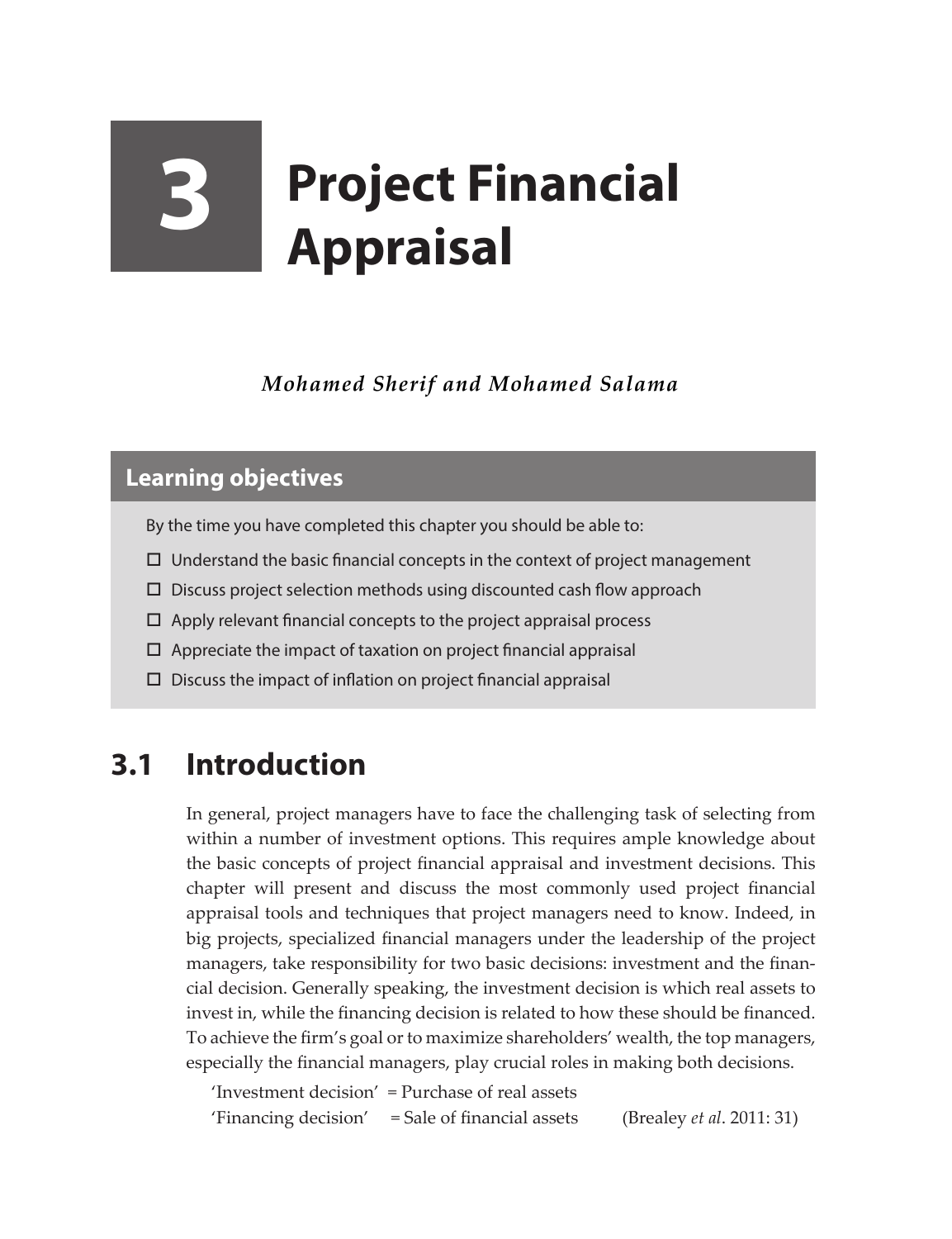The investment decisions are also referred to as 'capital budgeting' or 'capital expenditure' decisions because most firms prepare budgets for their future projects. The two primary goals of this chapter are to describe how to deal with rates of return and how to make an 'Accept' or 'Reject' decision on investment projects.

*"To understand the use and application of most project evaluation methods, knowledge of basic engineering economics concepts such as equivalence, time value of money (TVM), cash-flow diagrams, and economic evaluation factors is required"* 

(Remer and Nieto 1995, p. 80).

Figure 3.1 show economic valuation 10-step for project appraisal proposed by Remer and Nieto (1995).



**Figure 3.1:** Economic evaluation steps (Remer and Nieto, 1995)